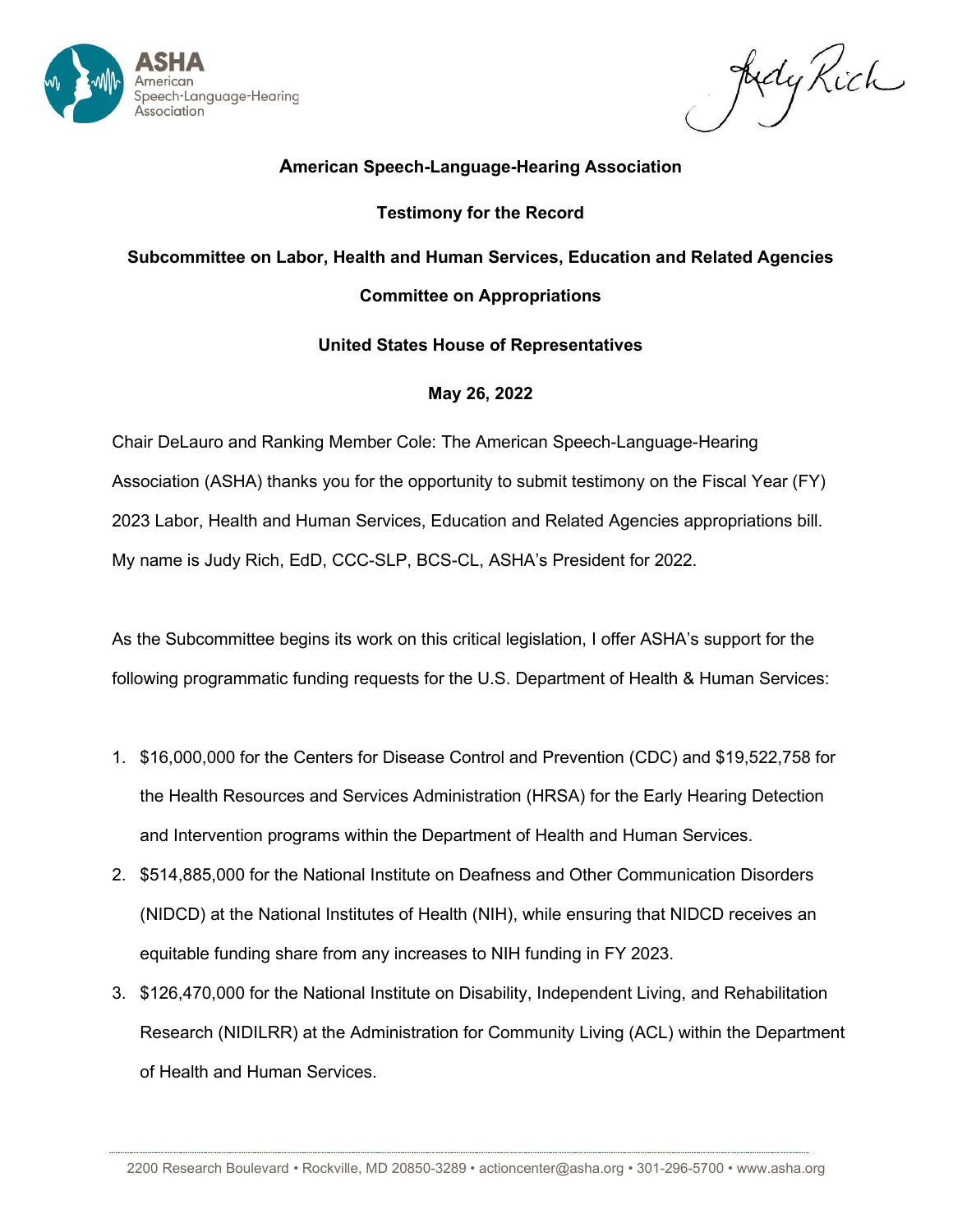Additionally, ASHA supports the following programmatic funding requests for the U.S. Department of Education (ED):

- 1. \$16.76 billion for the Individuals with Disabilities Education Act (IDEA) Part B State Grants, \$503 million for IDEA Part B Section 619 Preschool Grants, \$932 million for IDEA Part C Infants and Toddlers with Disabilities, and \$250 million for IDEA Part D section 662 personnel preparation grants within ED.
- *2.* \$1 billion for the Administration's proposed School-Based Health Professionals program to support efforts to address shortages of school-based health professionals. ASHA also urges the Subcommittee to ensure that speech-language pathologists (SLPs) and audiologists are eligible for this program.

In addition, ASHA encourages the Subcommittee to include report language to establish issuespecific technical assistance (TA) centers within ED to improve the ability of school-based SLPs and educational audiologists to meet the needs of students with communication disorders. Specifically, ASHA urges the Subcommittee to create TA centers focused on Communications/Speech Disorders; Medicaid Services and Reimbursement; Workload Mitigation; and Telepractice Services.

#### **Early Hearing Detection and Intervention Act**

The Early Hearing Detection and Intervention (EHDI) Act is one of the nation's most important public health programs, offering early hearing screening and intervention to all newborns, infants, and young children in every state and territory. Since Congress first authorized EHDI in 2000, it has been instrumental in increasing newborn hearing screening rates from 46% to 98% in 2019. Funding EHDI at sufficient levels is critical to ensure all newborns are screened for hearing loss and receive follow-up services. **Underfunding EHDI may leave thousands of children with undiagnosed hearing loss and deprive children who are deaf or hard of hearing from**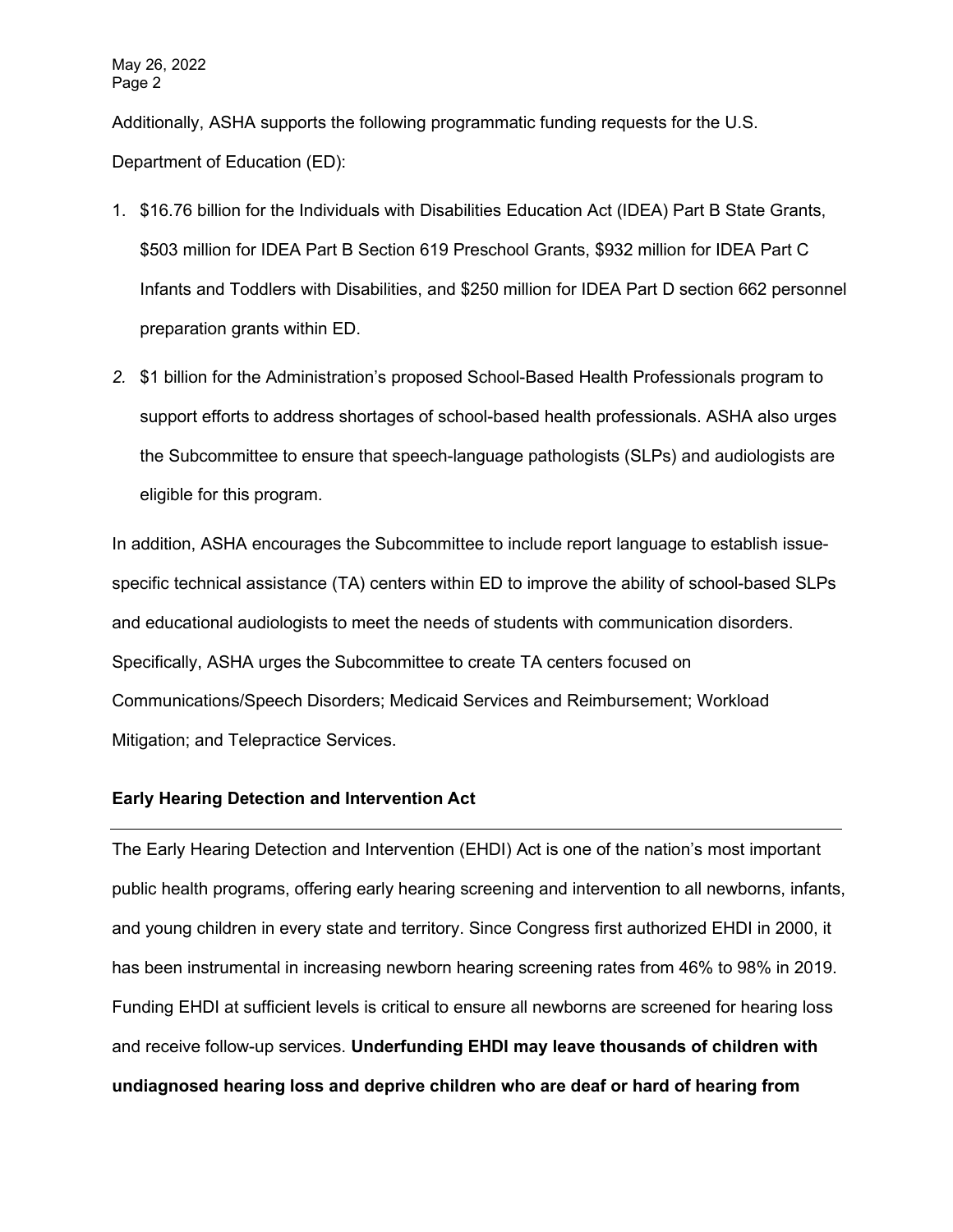**receiving critical follow-up services**. Children facing disparities related to socioeconomic factors, geography, medical infrastructure, and social support contribute to delays in diagnosis and treatment of hearing loss. These disparities impact racial and ethnic minorities at a higher rate. With more resources, EHDI programs can better ensure access to services among racial and ethnic minority populations.

Past EHDI legislation has expanded the program's scope, while resources have stagnated. Additional program objectives passed into law by Congress, including continued follow-up beyond 6-months of age, and comprehensive supports for families of children who are deaf or hard of hearing, remain a challenge for under resourced EHDI programs.

**ASHA urges the Subcommittee to provide identified levels of funding for the Early Hearing Detection and Intervention Act to ensure that all children with hearing loss receive timely screening, diagnosis, and intervention services.**

**National Institute on Deafness and Other Communication Disorders, and the National Institute on Disabilities, Independent Living and Rehabilitation Research**

ASHA applauds the Subcommittee's continued efforts to increase funding for health care research. ASHA strongly supports continued increases in funding for the National Institute on Deafness and Other Communication Disorders (NIDCD) at the National Institutes of Health (NIH), and the National Institute on Disabilities, Independent Living and Rehabilitation Research (NIDILRR) at the Administration for Community Living (ACL). **ASHA urges the Subcommittee to provide identified levels of funding for NIDCD and NIDILRR to ensure this research continues and evolves to address the needs of individuals with communication disorders.**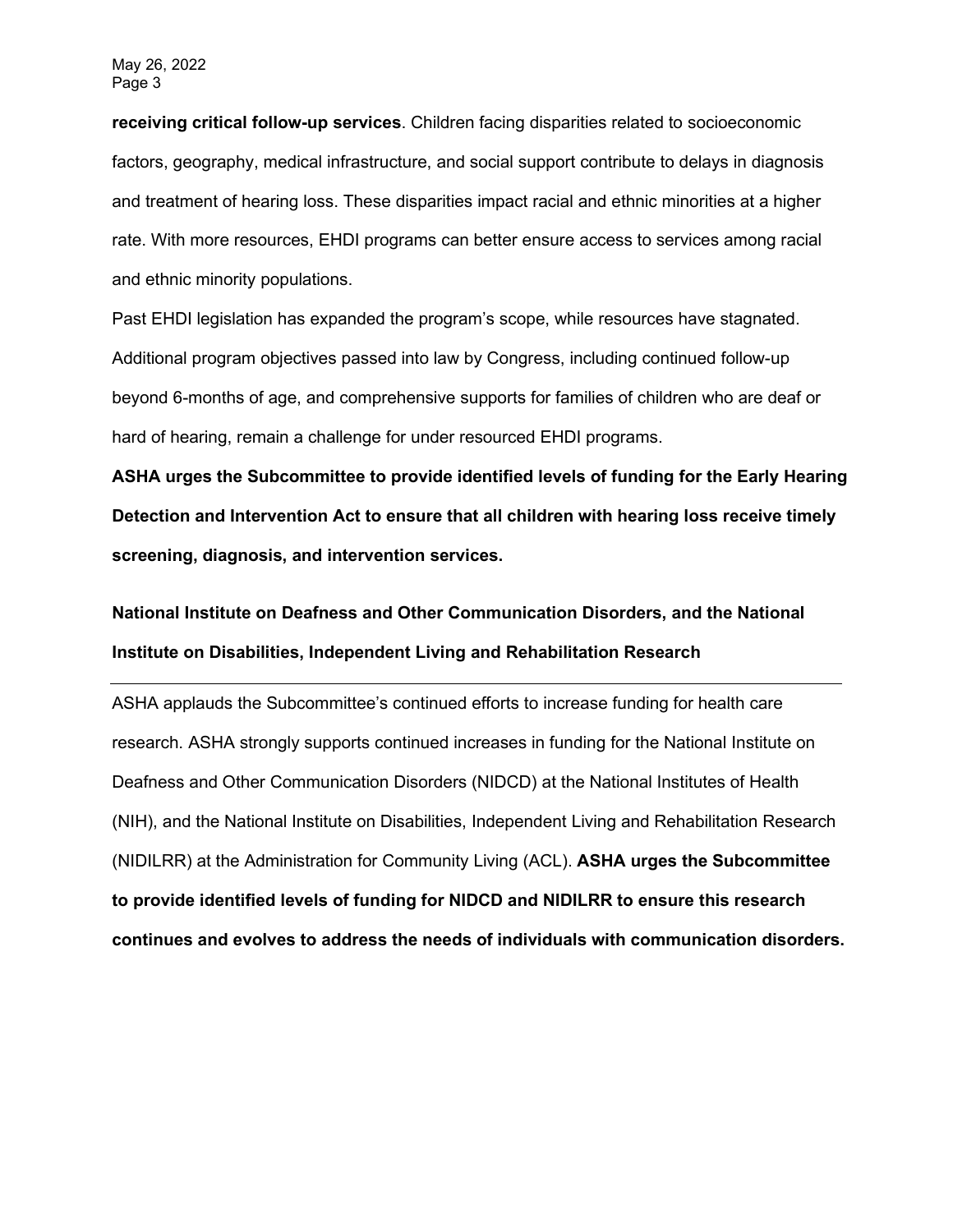#### **Individuals with Disabilities Education Act**

A substantial increase in funding for IDEA is a step toward fulfilling the promise that Congress made to fund 40% of the average per-pupil expenditure in public elementary and secondary schools. This critical program serves more than 6.5 million children in our nation's schools, [i](#page-4-0)ncluding students with communication disorders.<sup>i</sup> Schools and districts continue to grapple with costs associated with the Coronavirus Disease 2019 (COVID-19) pandemic and require additional resources to address challenges associated with ensuring continued education and delivering necessary services and supports for children with disabilities.

**ASHA supports the Administration's FY 2023 budget request for IDEA at the levels identified above to ensure students with disabilities can continue to access the services that they are legally entitled to.**

## **Technical Assistance Centers**

Speech-language pathology services are highly utilized by students served under IDEA. According to ED's 43rd Annual Report to Congress on the Implementation of IDEA, 2021, speech or language impairments represent the most prevalent disability category of services provided under IDEA Part B: 39.9% of children ages 3 through 5, and 16.3% of students ages 6 through 21.<sup>[ii](#page-4-1)</sup> ASHA's 2020 Schools Survey found that school-based SLPs and educational audiologists identified excessive paperwork, high workload/caseload, and Medicaid reimbursement as critical challenges.<sup>[iii](#page-4-2),iv</sup>

Establishing TA centers focused on key issues impacting school-based SLPs and educational audiologists would provide them valuable support; thereby, helping to ensure FAPE for students